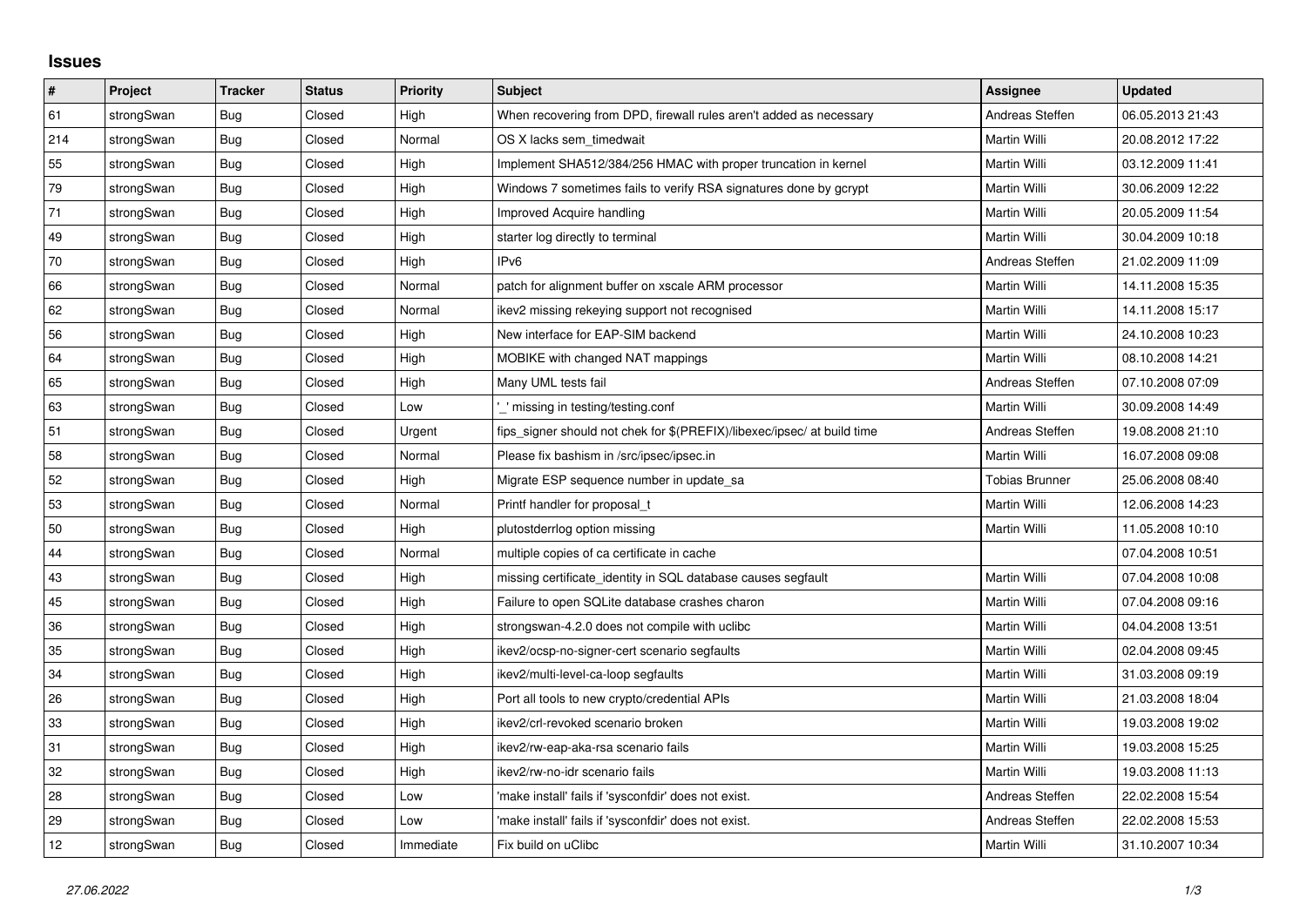| $\sharp$       | Project    | <b>Tracker</b> | <b>Status</b> | Priority | Subject                                                                     | Assignee              | <b>Updated</b>   |
|----------------|------------|----------------|---------------|----------|-----------------------------------------------------------------------------|-----------------------|------------------|
| 11             | strongSwan | Bug            | Closed        | High     | Show IKE_SA status overview                                                 | Martin Willi          | 31.10.2007 10:29 |
| 10             | strongSwan | Bug            | Closed        | High     | distribution cannot be built because logout.cs template is missing in trunk | Martin Willi          | 18.09.2007 07:43 |
| 8              | strongSwan | <b>Bug</b>     | Closed        | Urgent   | MOBIKE selects disappearing IPv6 address                                    | Martin Willi          | 05.07.2007 09:03 |
| 38             | strongSwan | Feature        | New           | Low      | OCSP in IKE payload, RFC4806                                                |                       | 19.12.2014 14:20 |
| 39             | strongSwan | Feature        | Rejected      | High     | Configuration support in Manager                                            | Martin Willi          | 04.07.2014 11:07 |
| 57             | strongSwan | Feature        | Closed        | Normal   | new pluto connection option: verify_identifier                              | Andreas Steffen       | 25.07.2013 10:07 |
| 128            | strongSwan | Feature        | Closed        | Normal   | Plugin dependencies                                                         | Martin Willi          | 06.02.2012 10:51 |
| 129            | strongSwan | Feature        | Assigned      | Normal   | Relations between ike/child/peer cfg                                        | Martin Willi          | 06.02.2012 10:50 |
| 23             | strongSwan | Feature        | Closed        | Low      | PKCS#11 based smartcard implementation                                      | Martin Willi          | 12.10.2010 13:42 |
| 100            | strongSwan | Feature        | Closed        | Normal   | Derive traffic selectors from authentication process                        | Martin Willi          | 23.07.2010 16:53 |
| 67             | strongSwan | Feature        | Closed        | Normal   | Implement DH groups 22-24                                                   | Martin Willi          | 19.04.2010 14:51 |
| 78             | strongSwan | Feature        | Closed        | Normal   | Integrity tester for libstrongswan and all plugins.                         | Martin Willi          | 27.06.2009 16:19 |
| 76             | strongSwan | Feature        | Closed        | Normal   | crypto test framework                                                       | Martin Willi          | 12.06.2009 11:31 |
| 42             | strongSwan | Feature        | Closed        | High     | CFG attribute handler framework                                             | Martin Willi          | 28.04.2009 10:23 |
| 69             | strongSwan | Feature        | Closed        | Normal   | Improve scheduler performance                                               | <b>Tobias Brunner</b> | 04.12.2008 17:03 |
| 60             | strongSwan | Feature        | Closed        | High     | Implement draft-sheffer-ikev2-gtc-00 with PAM password verification         | Martin Willi          | 22.08.2008 12:59 |
| 54             | strongSwan | Feature        | Closed        | High     | <b>EAP-Identity Server functionality</b>                                    | Martin Willi          | 22.08.2008 12:55 |
| 40             | strongSwan | Feature        | Closed        | High     | NetworkManager support                                                      | Martin Willi          | 22.08.2008 12:54 |
| 59             | strongSwan | Feature        | Closed        | High     | Add additinal signal dependent parameter to bus                             | Martin Willi          | 29.07.2008 11:04 |
| 46             | strongSwan | Feature        | Closed        | High     | DNS resolving for hosts in ike_cfg                                          | Martin Willi          | 09.06.2008 09:34 |
| 25             | strongSwan | Feature        | Closed        | High     | alternative crypto implementation                                           | Martin Willi          | 31.05.2008 09:49 |
| 37             | strongSwan | Feature        | Closed        | High     | Hash and URL support for IKEv2                                              | <b>Tobias Brunner</b> | 18.04.2008 13:38 |
| 48             | strongSwan | Feature        | Closed        | High     | Parallel trustchain verification                                            | Martin Willi          | 16.04.2008 11:33 |
| 47             | strongSwan | Feature        | Closed        | High     | <b>RNG API</b>                                                              | Martin Willi          | 16.04.2008 11:27 |
| 41             | strongSwan | Feature        | Closed        | High     | CFG attribute provider framework                                            | Martin Willi          | 16.04.2008 11:24 |
| $\overline{7}$ | strongSwan | Feature        | Closed        | High     | Relational database configurations/credentials                              | Martin Willi          | 02.04.2008 16:30 |
| 30             | strongSwan | Feature        | Closed        | High     | Certificate caching                                                         | Martin Willi          | 02.04.2008 14:50 |
| 22             | strongSwan | Feature        | Closed        | High     | OCSP support                                                                | Martin Willi          | 10.03.2008 18:41 |
| 21             | strongSwan | Feature        | Closed        | High     | CRL support                                                                 | Martin Willi          | 10.03.2008 18:40 |
| 24             | strongSwan | Feature        | Closed        | High     | Update doxygen documentation                                                | Martin Willi          | 22.02.2008 16:07 |
| 27             | strongSwan | Feature        | Closed        | High     | Create a database API                                                       | Martin Willi          | 19.02.2008 15:16 |
| 20             | strongSwan | Feature        | Closed        | High     | Pluggable fetcher plugins                                                   | Martin Willi          | 18.02.2008 09:58 |
| 16             | strongSwan | Feature        | Closed        | High     | Generic plugin architecture                                                 | Martin Willi          | 15.02.2008 09:37 |